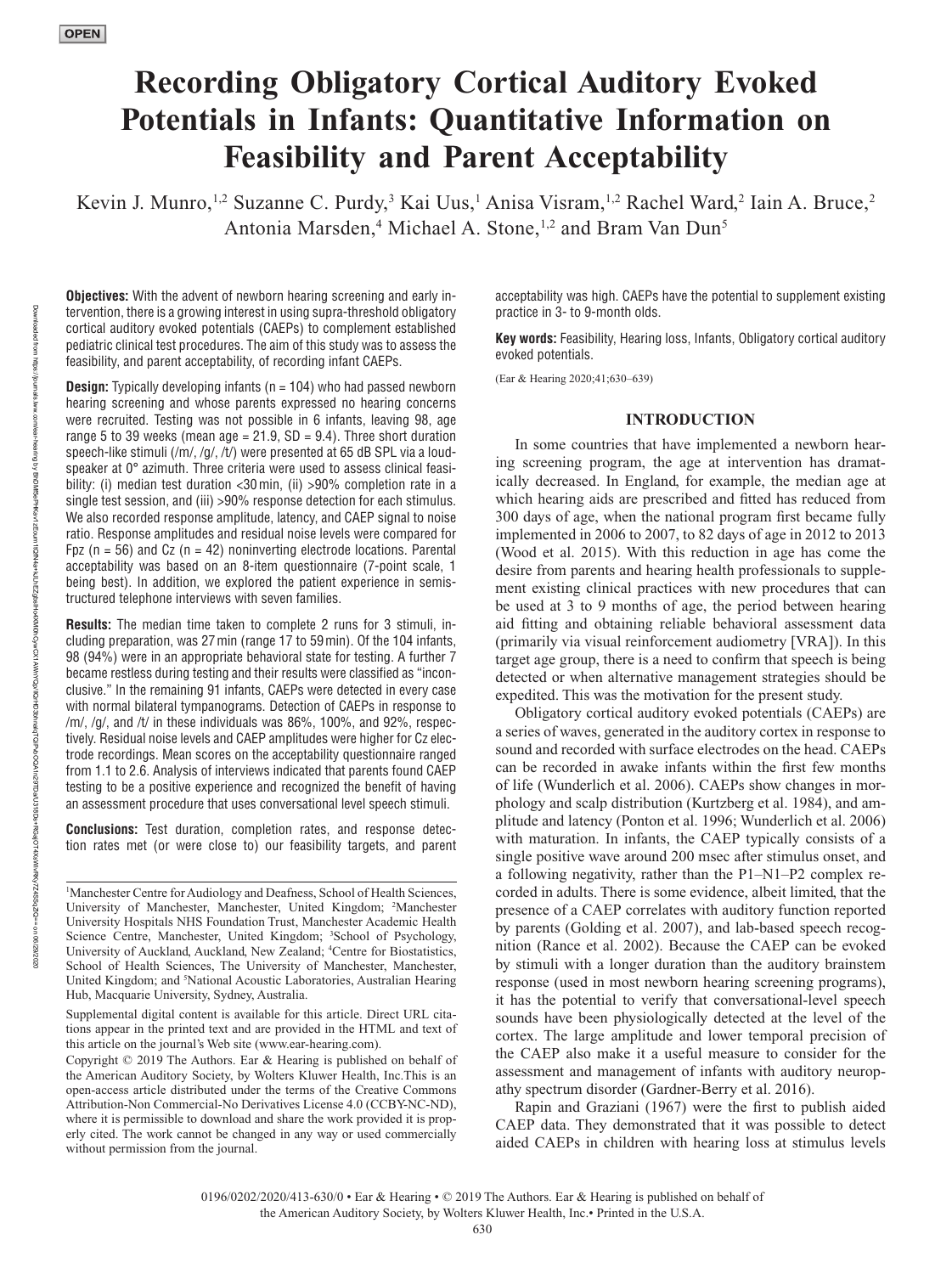that could not be detected unaided. Since then, a number of case studies (Gravel et al. 1989; Pearce et al. 2007) have suggested that aided CAEPs may assist in the fitting of hearing aids. This has led to the development of commercially available clinical systems that can be used to record aided CAEPs (Mehta et al. 2017).

Speech-evoked CAEPs have been recorded in children with hearing loss (Purdy et al. 2004). The goal of this approach is to verify if speech, or speech-like sounds, presented at conversational levels, are effectively transduced by the child's hearing aid(s) and detected at the level of the auditory cortex. Note that this technique verifies physiological detection, and presumably audibility, but not that a hearing aid is necessarily meeting prescription targets. The procedure is analogous to the Ling sound test, where a series of isolated phonemes are used to assess low-, middle-, and high-frequency sounds, vital for the development of spoken language skills (Ling 1976; Agung et al. 2005).

Several studies have measured aided CAEPs in infants with hearing loss. Of particular relevance are two relatively small-scale studies that used the same evoked potential system (HEARLab; Frye Electronics, Tigard, OR) and speech stimuli as the present study. Chang et al. (2012) tested 18 infant hearing aid users. However, many of the participants were older (3 to 15 months) than our 3- to 9-month target group. Van Dun et al. (2015) tested 25 infants with hearing loss, some wearing hearing aids. Again, many of the participants were older (8 to 30 months) than our 3- to 9-month target group. It was not possible to detect CAEPs in 30 to 40% and 22 to 28% of participants in Chang et al. and Van Dun et al., respectively, even when the stimuli were expected to be audible. Neither of these studies reported test duration or completion rates. A number of studies have demonstrated that CAEP detection rates increase with sensation level. For example, a retrospective review of clinical data obtained using the HEARLab (Gardner-Berry et al. 2016) demonstrated that CAEP detection increased with sensation level; however, even at sensation levels greater than 20 dB, around 30% of children with sensorineural hearing loss did not have a detectable CAEP.

Despite the availability of clinical evoked potential systems to record infant CAEPs in the sound field, there is a dearth of information on the feasibility and acceptability of recording CAEPs in our target population. Important unanswered questions include, what is the typical test duration, completion rate, and proportion of infants where supra-threshold stimuli can be detected using CAEPs? Based on established pediatric audiology practice test procedures (such as auditory brainstem evoked responses and VRA), we made the assumption that for CAEPs to be adopted in routine clinical practice, the typical test duration would need to be less than 30min, with successful completion (>90%) and detection (>90%) in most infants. The main aim of the present study was to determine if it was possible to meet these targets in typically developing infants below 9 months of age who passed their newborn hearing screen. We used the opportunity to record response amplitude, latency, and CAEP signal to noise ratio (SNR). The test protocol included the option of placing the noninverting electrode on the forehead instead of the vertex in infants with a hirsute scalp. Although not an original aim, it quickly became apparent that the research audiologists had a preference to use the forehead location instead of the vertex because this avoids the fontanelle and has the perceived benefit that it could reduce preparation time, better

electrode retention, and lower contact impedance. Therefore, we incorporated a comparison of the two electrode locations in the data analysis. Because little is known about acceptability of the CAEP test procedure to parents, the second aim of the study was to assess this using a combination of self-report questionnaire and semistructured interviews. The focus here was on how families constructed and framed their experiences of having their infant tested with CAEPs.

# **MATERIALS AND METHODS**

# **Participants**

Ethics approval was granted by the Greater Manchester North National Health Service Research Ethics Committee (Ref 10/H1011/26). A total of 104 infants were recruited, primarily from parent-and-toddler groups. All had passed newborn hearing screening and there was no parental concern about hearing. Families received travel expenses and a £5 voucher for participating in the study. At the start of the test session, parents completed the LittlEARS Auditory Questionnaire that evaluates auditory behavior for children aged up to 24 months (Coninx et al. 2009). All infants who passed tympanometry bilaterally (n  $=$  74) had auditory behavior scores within the LittlEARS 95% reference range for their age. Additional information about the correlation between LittleEARS data and, for example, age, is provided in Appendix 1 in Supplemental Digital Content 1, [http://links.lww.com/EANDH/A568.](http://links.lww.com/EANDH/A568)

About half (52%) of the infants were male. Six babies were excluded from the study: 3 drowsy (6, 6, and 12 weeks), 2 unsettled (8 and 15 weeks), and 1 because of a technical error (aged 18 weeks). Removing the one technical error, complete CAEP data were obtained from 98 of 103 (95%) infants. On the day of testing, these 98 infants ranged in age from 5 to 39 weeks (mean = 21.9,  $SD = 9.4$ ). The majority of infants (93%) were born at 38 to 42 weeks gestational age (mean = 39.9,  $SD = 1.7$ ; 9 infants were born at 35 to 37 weeks gestational age. Birthweight ranged from  $1860$  to  $4280g$  (mean = 3391,  $SD = 499$ ; only 5 infants weighed less than  $2500g$  at birth.

# **Cortical Auditory Evoked Potentials**

Testing took place in a single session in the NIHR Manchester Clinical Research Facility at the local National Health Service hospital. The test room (approximately 4 m by 3 m) was not specifically sound treated; rather, it was a quiet room located in a quiet part of the building, away from the main corridor. Before bringing each infant into the test room, the HEAR-Lab control microphone was placed at the approximate location where the infant's head was likely to be located and we measured the ambient noise level (always less than 35 dBA), then completed the HEARLab sound field equalization process and checked the stimulus presentation level. The two testers were research audiologists, with a similar duration of experience in pediatric assessment and electrophysiological testing, and an experienced child playworker. The infant was located 1 m in front of the loudspeaker, usually on the parent's lap, with the child playworker at 45° azimuth. The role of the playworker was to maintain the child in a settled and alert state using a selection of small quiet toys.

CAEPs were recorded to three speech stimuli using the HEARLab (Frye Electronics), a commercially available evoked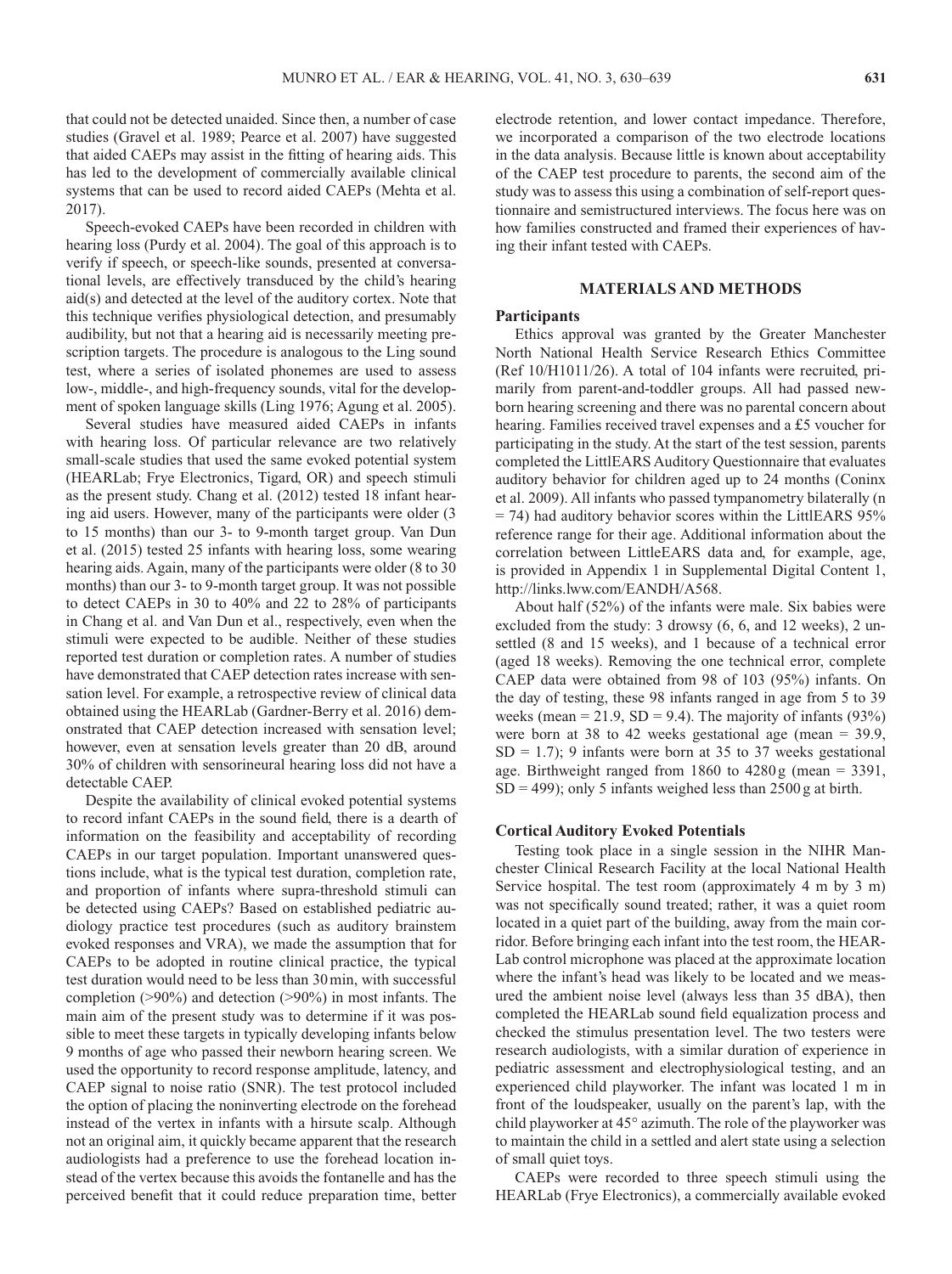potential system designed for use with a clinical population. We used this system because of the availability of speech-like stimuli, a calibration and sound field equalization procedure, and the system's automated statistical analysis of the CAEP waveforms. The stimuli, originally extracted from running speech, had spectral power predominantly in the low  $(2m)$ , mid  $(2g)$ , and high (/t/) frequencies. All stimuli were presented at 65 dB SPL (with an impulse setting on the sound level meter, 35 msec attack-time-constant, slow decay) because these approximately equaled the long-term rms level of the continuous speech from which the stimuli were extracted.

After skin preparation using abrasive tape (3M Red Dot Trace Prep, Maplewood, MN), 3 disposable Ambu Neuroline 720 wet gel self-adhesive electrodes (Ambu, Copenhagen, Denmark) were attached to the scalp. A headband or surgical tape was used to retain the electrodes in position. Electrode impedances were less than  $5 \, \text{k}\Omega$  at the start of the recording. Impedances were remeasured at the end of the test session and had increased (to between 6 and 10 kΩ) for 16 (16%) infants. The configuration of the electrodes was: ground electrode on the left mastoid (M1; despite bilateral listening, we selected a single site and for simplicity opted for the same location is all participants), inverting electrode on the right mastoid (M2), and noninverting electrode on the forehead, either just below the hairline (labeled as Fpz) or at the vertex (Cz). The initial protocol specified this vertex location unless the presence of hair made electrode attachment difficult. Completion of the first few infants showed that the pediatric research audiologists preferred the ease of placement at the forehead; therefore, the protocol was modified so that the choice of noninverting electrode location was pseudo-randomized. In total, the Fpz electrode location was used for 56 (57%) infants, including those with hair that was perceived by the tester as potentially impeding good electrode attachment. For the remaining 42 (43%) infants, the noninverting electrode was placed on Cz.

Two runs of a minimum of 75 epochs were recorded for each of the 3 stimuli, presented in blocks of 25 per stimulus, with the stimuli automatically rotating from  $/m/t$  to  $/t/$  and then to  $/g/$ . The interstimulus interval was 1125 msec. The stop criterion for each stimulus/run was 75 accepted epochs, in complete blocks of 25 presentations. Each run therefore consisted of between 75 and 99 accepted epochs for each stimulus (150 to 198 artifactfree epochs in total for each stimulus). The sampling rate was 1000 samples/sec. Online electroencephalogram (EEG) bandpass filter settings and artifact rejection levels were 0.2 to 30 Hz and  $\pm 150$  μV, respectively. The tester had the ability to pause acquisition (e.g., if the infant became restless). The first epoch of a test run and the first epoch after a pause were rejected by the HEARLab software. On average,  $12.1\%$  (SD = 13.4) of epochs were rejected. During the acquisition of EEG responses, the residual noise was monitored to assess the quality of the averaged CAEP responses. At the completion of CAEP testing, the research audiologists assigned a global rating of overall recording conditions for each infant as good, satisfactory, or poor.

# **Tympanometry**

Tympanometry was performed after CAEP testing was completed using a Titan screening tympanometer (Interacoustics, Middelfart, Denmark). The probe tone was 1000 Hz for babies aged 24 weeks or younger  $(n = 59)$  and 226 Hz for older infants ( $n = 39$ ). Tympanometry was performed on 93 (95%) of the infants with complete CAEP data. There were 75 infants with normal tympanograms (for low-frequency tympanometry: middle ear admittance 0.2 to 1.5mL, peak middle ear pressure −200 to +50 daPa; for high-frequency tympanometry: positive peak above baseline). Twelve infants were recorded as bilateral fails (11 bilateral flat and 1 flat/negative pressure) and 5 infants were coded as unilateral fail (3 left-ear fails, 2 right-ear fails).

# **Acceptability of CAEP to Parents**

At the end of the test session, parents were informed that they would receive an email in the coming week with a link to an online survey. This was an eight-item questionnaire enquiring about the test procedures, e.g., compared with other tests and procedures that my baby has experienced, tolerating the hearing test was (seven-point scale ranging from "not difficult at all" [1] to "extremely difficult" [7]). A total of 55 parents completed this questionnaire.

Families were invited to be interviewed by telephone a few weeks after testing and we stopped at  $n = 7$  because of data saturation (i.e., no new information after interview five). The interview was conducted by a researcher who was not involved in the CAEP testing and was not aware of the study findings. An exploratory qualitative approach was adopted to explore parents' perceptions of CAEP testing in young babies, and an objective of the research was to use the findings to inform professional guidelines for practice. The semi-structured interview was guided by the following questions: what are your thoughts on having your infant tested with CAEP? How do you think you would feel about the test if your child was hearing/not hearing? What was positive/pleasant about this experience? What was negative/uncomfortable about this experience? How does this experience compare with your other experiences with child health care? and, What advice would you give the professionals who are performing this test? The interviewer clarified points in the narrative as it progressed. The duration of interviews ranged from 7 to 19 min (mean  $= 11$  min,  $SD = 3$ ). Interviews were conducted in English and were audiorecorded, transcribed, and a thematic content analysis approach was used to interpret the data.

# **Data Analysis**

**CAEP Response Detection Using Hotelling's** *T***<sup>2</sup>** • CAEP detection was determined using Hotelling's *T*<sup>2</sup> statistic (Flury & Riedwyl 1988; Golding et al. 2007). Although HEARLab incorporates an automated detection procedure using Hotelling's *T*<sup>2</sup> , for the purposes of this study, we recorded 2 runs of at least 75 epochs and then combined the EEG data off-line into a single file of at least 150 epochs for analysis using MATLAB (MathWorks Inc., version R2015a, MA). The EEG time series of each epoch was averaged across intervals spanning 101 to 500 msec, in increments of 50 msec, such that each 50-msec average formed a 9-point "response." Hotelling's  $T^2$  calculates the probability that the mean value of any linear combination of the nine variables, in any given time bin, is significantly different from zero. Because of the latency window, Hotelling's captures both P1 and the following negativity in the infant CAEP waveform. Response presence ( $p \le 0.05$ ) was determined for each stimulus and each child.

**CAEP Peak-Picking** • Before off-line automatic peak-picking, all data were filtered with a 30 Hz low-pass filter, which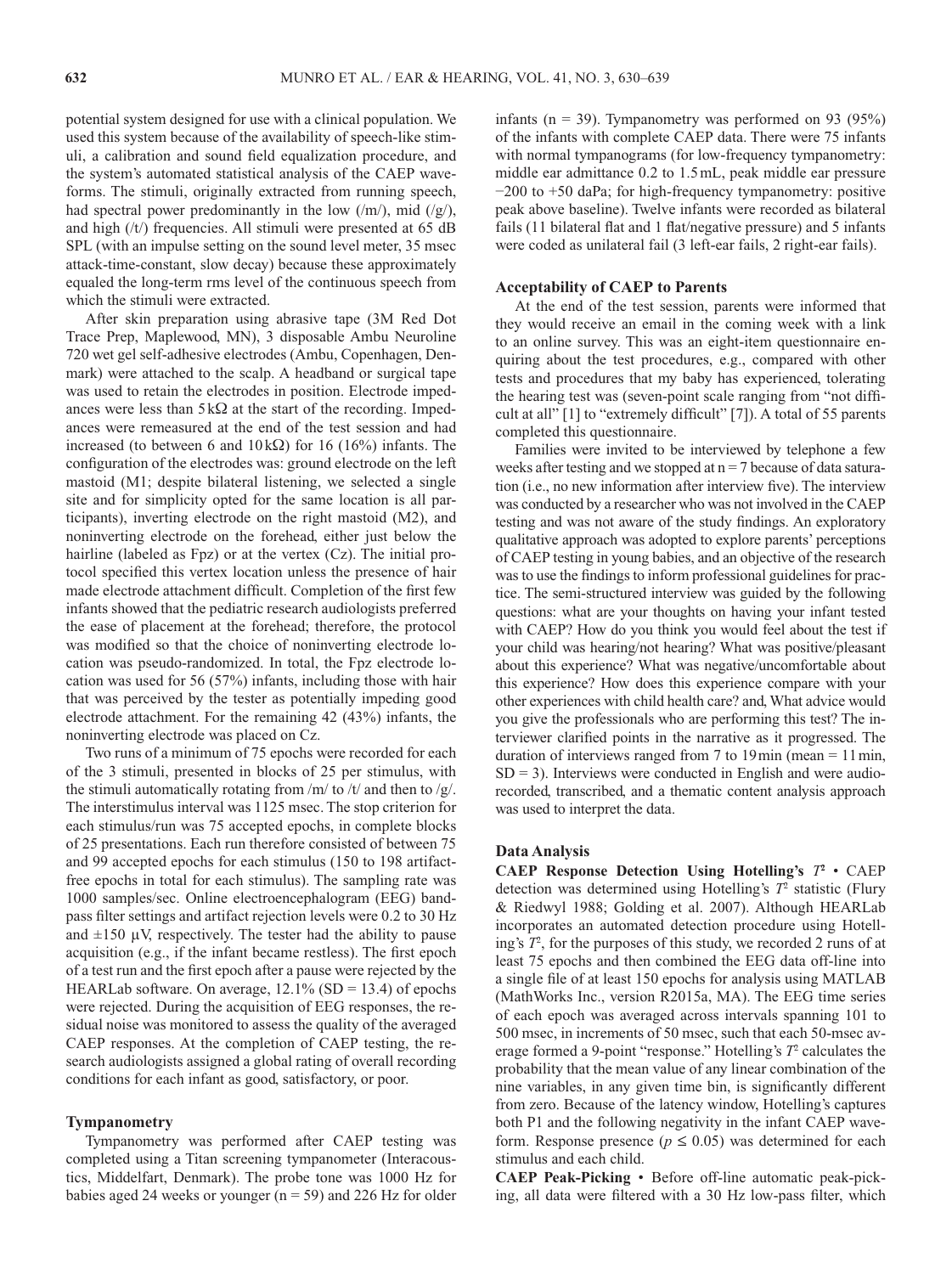matched HEARLab online filtering. P1 amplitudes and latencies were determined using an automatic-peak-picking algorithm implemented in MATLAB followed by a manual check in all cases. P1 was defined as the maximum amplitude in the range 51 to 350 msec. The automatic peak-picking algorithm correctly identified 97% of the peaks. Inaccuracies in the automatic P1 peak-picking algorithm occurred when an identifiable P1 was visible but the automatic peak-picking identified the larger P2 and when P1 had multiple peaks (see example in Appendix 2, Supplemental Digital Content 2, [http://links.lww.](http://links.lww.com/EANDH/A569) [com/EANDH/A569](http://links.lww.com/EANDH/A569)). After manual checking, 1%, 1%, and 4% of the amplitude or latency values were adjusted for /m/, /g/, and /t/, respectively.

**CAEP Waveform SNR** • To compare the forehead and vertex locations, SNR analysis of the CAEP waveforms was undertaken off-line in MATLAB for accepted epochs (after artifact rejection at  $\pm 150 \mu V$ ). This off-line analysis used exactly the same code as that utilized by the HEARLab software. SNR was based on CAEP (signal) and residual noise power. The following steps were implemented off-line to calculate SNR:

- 1. Waveform power was calculated on the averaged waveform in a predetermined range (1 to 600 msec); each sample was squared in the predefined range and the average was obtained.
- 2. Residual noise power was calculated for each sample (epoch) of the grand average waveform in this predetermined range (1 to 600 msec poststimulus); the variance was calculated around each sample (an indication of noise power per epoch); these were averaged and divided by the number of collected epochs to obtain the residual noise power.
- 3. SNR based on CAEP (signal) and (residual) noise power: waveform power was corrected by the residual noise power to obtain an (actual) estimate of the CAEP (signal) power. This is based on the assumption that the power in the grand average (the "waveform" power) is the sum of the CAEP (signal) power and the residual noise power. Hence, by subtracting the residual noise power from the waveform power, a more accurate estimate of the power of the CAEP, the signal of interest,

is obtained  $[NR = 10 \times log10$  (CAEP power/residual

noise power), where CAEP power = waveform power − residual noise power]. Note that negative values occur when the SNR is negative or imaginary, indicating that the CAEP (signal) power is equal to or smaller than the residual noise power, and hence CAEP and residual noise cannot be distinguished. Negative values were therefore converted to zero to avoid skewing the statistics.

This computation of residual noise power assumes that the CAEP is consistent across trials. A limitation inherent to response averaging is this assumption that the morphology of the CAEP is time-invariant. Strait et al. (2014) showed that young children have lower response variability across attentional states compared with older children and adults. The SNR computation is unlikely to be impacted by epoch-to-epoch variations as the SNR in a single trial is very negative and, under these conditions, changing the level of the CAEP response by as much as 100% would have almost no effect on the value of the waveform, relative to the epoch-to-epoch variation due to noise.

**TABLE 1. Mean time, in minutes, ± 1 SD for preparation and testing for the 94 infants who completed CAEP data collection and in whom this information was recorded**

|             | Cz.<br>$(n = 41)$ | Fpz<br>$(n = 53)$ |
|-------------|-------------------|-------------------|
| Preparation | $10.8 + 5.26$     | $10.6 + 5.20$     |
| Testing     | $16.1 \pm 4.63$   | $15.9 + 5.30$     |
| Total       | $27.0 \pm 7.79$   | $26.5 \pm 7.86$   |

*CAEP, cortical auditory evoked potential.*

# **Statistical Analyses**

Repeated-measures analyses of variance (ANOVA) were performed on P1 latency and amplitude and SNR data using IBM SPSS version 22 software (Chicago, IL). The within-subject factor was stimulus, and between-subject factors were noninverting electrode location and age group.

# **RESULTS**

# **Duration of CAEP Test Session**

The time, in minutes, for CAEP preparation (instructions, attaching electrodes, and reapplication, where necessary) and CAEP data collection was recorded for 94 of the 98 infants who had complete CAEP data (1 Cz and 3 Fpz not recorded). This is summarized in Table 1. Around 11 min was required for preparation and a further 16min for data collection. This resulted in overall duration of around 27min. The differences in time between electrode location were not significant on independent samples *t* tests (preparation  $t[92] = 0.26$ ,  $p = 0.80$ ; data collection  $t[92] = 0.18$ ,  $p = 0.90$ ; total time  $t[92] = 0.76$ ,  $p = 0.76$ ).

## **CAEP Completion Rate**

Within a single test session, CAEP testing was completed in 98 (95%) infants but 7 of these were classified as "inconclusive" because: (i) no or only one CAEP was detected, and (ii) the audiologists described the behavioral state of the infant as "poor."

#### **CAEP Response Detection Using Hotelling's** *T***<sup>2</sup>**

Table 2 shows the number of infants with responses to the three stimuli. In the 71 infants with normal bilateral tympanograms and acceptable recording conditions, a response was detected to 1, 2, and 3 stimuli in 3%, 20%, and 77% of cases, respectively. The grand average CAEPs, for the infants with bilateral normal tympanograms, are shown in Figure 1. The detection rates decreased in infants with an abnormal tympanogram.

|  |  |  | TABLE 2. Number of infants with responses to the three stimuli |  |  |  |
|--|--|--|----------------------------------------------------------------|--|--|--|
|--|--|--|----------------------------------------------------------------|--|--|--|

|                                                                                                         |                       | Number of<br>Stimuli Detected |                           |                           |  |
|---------------------------------------------------------------------------------------------------------|-----------------------|-------------------------------|---------------------------|---------------------------|--|
|                                                                                                         | O                     |                               | 2                         | 3                         |  |
| Bilateral pass ( $n = 71$ )<br>Unilateral fail ( $n = 9$ )*<br>Bilateral fail ( $n = 11$ ) <sup>+</sup> | 0(0)<br>0(0)<br>2(13) | 2(3)<br>2(22)<br>1(9)         | 14 (20)<br>3(33)<br>4(36) | 55 (77)<br>4(44)<br>4(36) |  |

*Percentage in parenthesis.*

*\*Includes 4 infants with missing tympanograms in one ear.*

*†Includes 3 infants with missing tympanograms bilaterally.*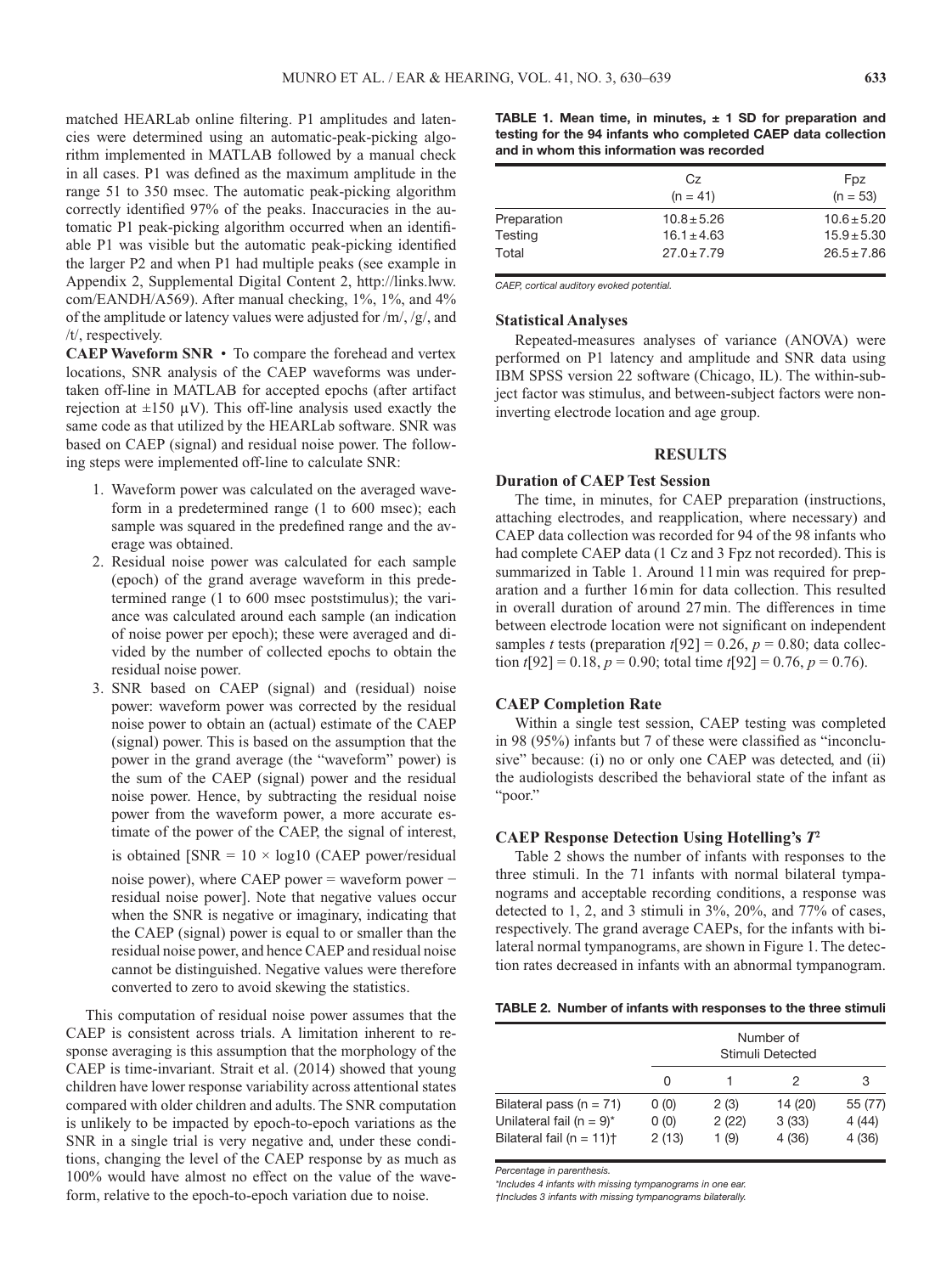

Fig. 1. The grand average CAEP for the 74 participants with normal bilateral tympanograms. Shaded area shows 1 SD around the grand average. CAEP indicates cortical auditory evoked potential.

Table 3 shows response detection rates for each of the three stimuli individually. In infants with normal tympanograms, detection was high for /g/ and /t/. Across all three groups, /m/ had the lowest detection rates.

# **CAEP SNR at Vertex and Forehead**

Figure 2 shows the power of the CAEP (signal) and the residual noise, and the corresponding SNR, at Cz and Fpz. The CAEP power (top panel) was similar for the 2 locations (around 18 μV<sup>2</sup>). The residual noise power (middle panel) was around 6  $\mu$ V<sup>2</sup> at Cz and 4  $\mu$ V<sup>2</sup> at Fpz. The mean SNR (bottom panel) was similar for the two locations (around 5 dB).

Each of the three variables (CAEP signal, residual noise, and SNR) were analyzed separately using a three-factor ANOVA (between-subject factors: electrode location [2] and age group [2] and within-subject factor is stimulus [3]). The data have been split into two age groups, the cutoff point being set where there were approximately similar numbers in each group.

For CAEP (signal) power, there was a significant difference across stimuli  $[F(2, 140) = 3.15; p=0.046]$  and no

**TABLE 3. Number of infants with CAEP responses to each of the three stimuli**

|                                        | /m/     | /q/      | /t/     |
|----------------------------------------|---------|----------|---------|
| Bilateral pass $(n = 71)$              | 59 (86) | 71 (100) | 65 (92) |
| Unilateral fail (n = $9$ )*            | 6(67)   | 7(78)    | 7 (78)  |
| Bilateral fail $(n = 11)$ <sup>+</sup> | 6(60)   | 8(80)    | 9(82)   |

*Percentage in parenthesis.*

*\*Includes 4 infants with missing tympanograms in one ear.*

*†Includes 3 infants with missing tympanograms bilaterally.*

*CAEP, cortical auditory evoked potential.*

significant interactions with stimuli. The overall effects of age group and electrode location were not significant [*F*(1, 70) = 0.289;  $p = 0.593$  and  $F(1, 70) = 0.212$ ;  $p = 0.647$ , respectively] but there was a significant interaction between age and electrode [*F*(1, 70)  $= 4.84$ ;  $p = 0.031$ ]. For residual noise power, electrode location and age group were significant  $[F(1,70) = 17.8; p \le 0.001$  and  $F(1,70) = 25.5$ ;  $p \le 0.001$ , respectively] but there was no difference between the 3 stimuli  $[F(2,140) = 0.402; p = 0.670]$  and no significant interactions. For SNR, the difference at the 2 electrode locations was not significant  $[F(1,70) = 0.112; p = 0.738]$ , the difference between age groups was not significant  $[F(1,70) = 1.83;$  $p = 0.180$ , the difference between the stimuli was borderline significant  $[F(2,140) = 2.96; p = 0.055]$  and there were no significant interactions. In summary, CAEP (signal) power and SNR were similar at the two locations, but residual noise power was lower at Fpz. CAEP (signal) power and SNR were similar in the two age groups, but residual noise power was higher in older babies.

#### **Latency and Amplitude**

Table 4 summarizes the latency and amplitude data. The data have been split into two age groups, the cutoff point being set where there were approximately similar numbers in each group. The most obvious observation is the reduction in latency and amplitude with age (see Fig. 3 for an example). Latency reduces from around 160 to 200 msec in the younger age group to around 135 to 160 msec in the older age group. Amplitude was more variable but reduced from around 8 to 10 μV in the younger age group to nearer 6 to 9  $\mu$ V in the older age group. The latency and amplitude data were analyzed separately in a three-factor ANOVA (withinsubject: stimuli [3]; between-subject age [2]; and electrode location [2]). For latency, there was a significant effect of age and stimuli but not electrode location and no interactions [age:  $F(1,67) = 25.6$ ,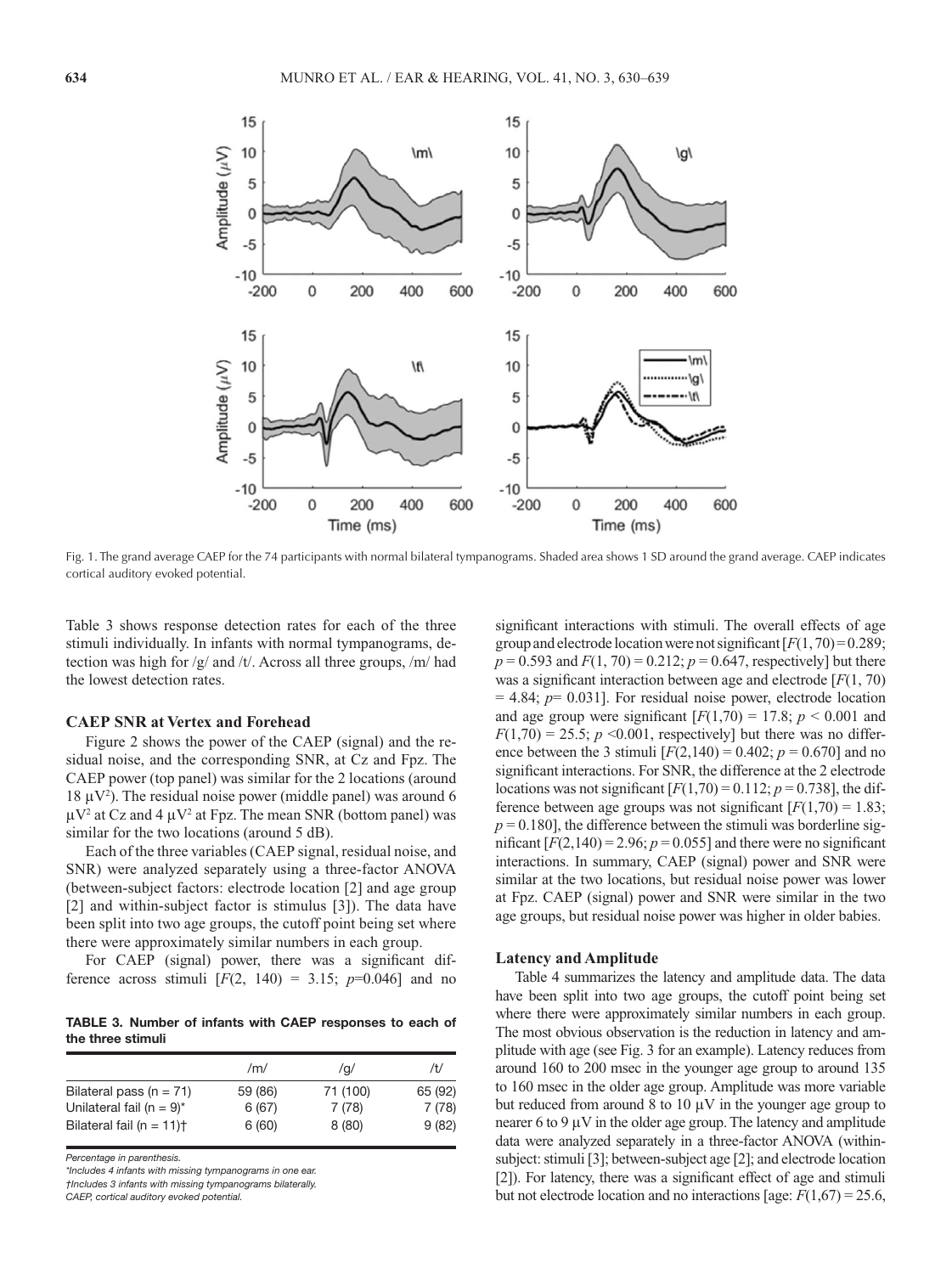

Fig. 2. Comparison of CAEP (signal) and residual noise power (μV<sup>2</sup>) and SNR (dB) at Cz (n = 31; filled columns) and Fpz (n = 45; open columns) for the three stimuli for the infants with bilateral normal tympanograms. Top panel: CAEP (signal) power; middle panel: residual noise power; bottom panel: SNR. Note that *y* axis covers a range of 100 and 14 μV2 for CAEP (signal) and residual noise powers, respectively. CAEP indicates cortical auditory evoked potential; SNR, signal to noise ratio. Small symbols indicate individual outliers.

*p* < 0.001; stimuli: *F*(2,134) = 6.8, *p* = 0.02; electrode location: *F*(1,67)  $= 1.59, p = 0.21$ . Posthoc pairwise tests controlling for the average effects of age and electrode location confirmed that the latency of /t/ was shorter than each of the other stimuli ( $p < 0.001$  and  $p = 0.012$ for the /m/ and /g/ comparisons, respectively). For amplitude, there was a significant effect of age, stimuli, and electrode location but no interactions [age: *F*(1,67) = 6.4, *p* = 0.01; stimuli: *F*(2,134) = 5.58,  $p = 0.005$ ; electrode:  $F(1,67) = 7.1$ ,  $p = 0.01$ ]. Posthoc pairwise tests controlling for the average effects of age and electrode location confirmed that the mean difference between /m/ and /g/ and the mean difference between /g/ and /t/ were significant ( $p = 0.002$ ) for both comparisons).

# **Parent Acceptability**

The responses to the online questionnaire are summarized in Table 5. For almost every question, the typical response was close to the minimum possible response, i.e., very acceptable. The question about keeping their infant "awake but quiet" showed the widest range of responses.

Overall, the interviews revealed that parents were positive about CAEP testing. They discussed the value of the information offered before, during, and after the CAEP recording, the importance of the behavioral state of the infant throughout the CAEP test session, the testers' use of toys to keep the infant happy during testing, and the comfort and accessibility of the test environment. Most parents who discussed receiving information before the test session reported having some awareness of what the appointment would involve. Additional information from the interviews, including quotations from the parents, is provided in Appendix 3 in Supplemental Digital Content 3, [http://links.lww.com/](http://links.lww.com/EANDH/A570) [EANDH/A570](http://links.lww.com/EANDH/A570).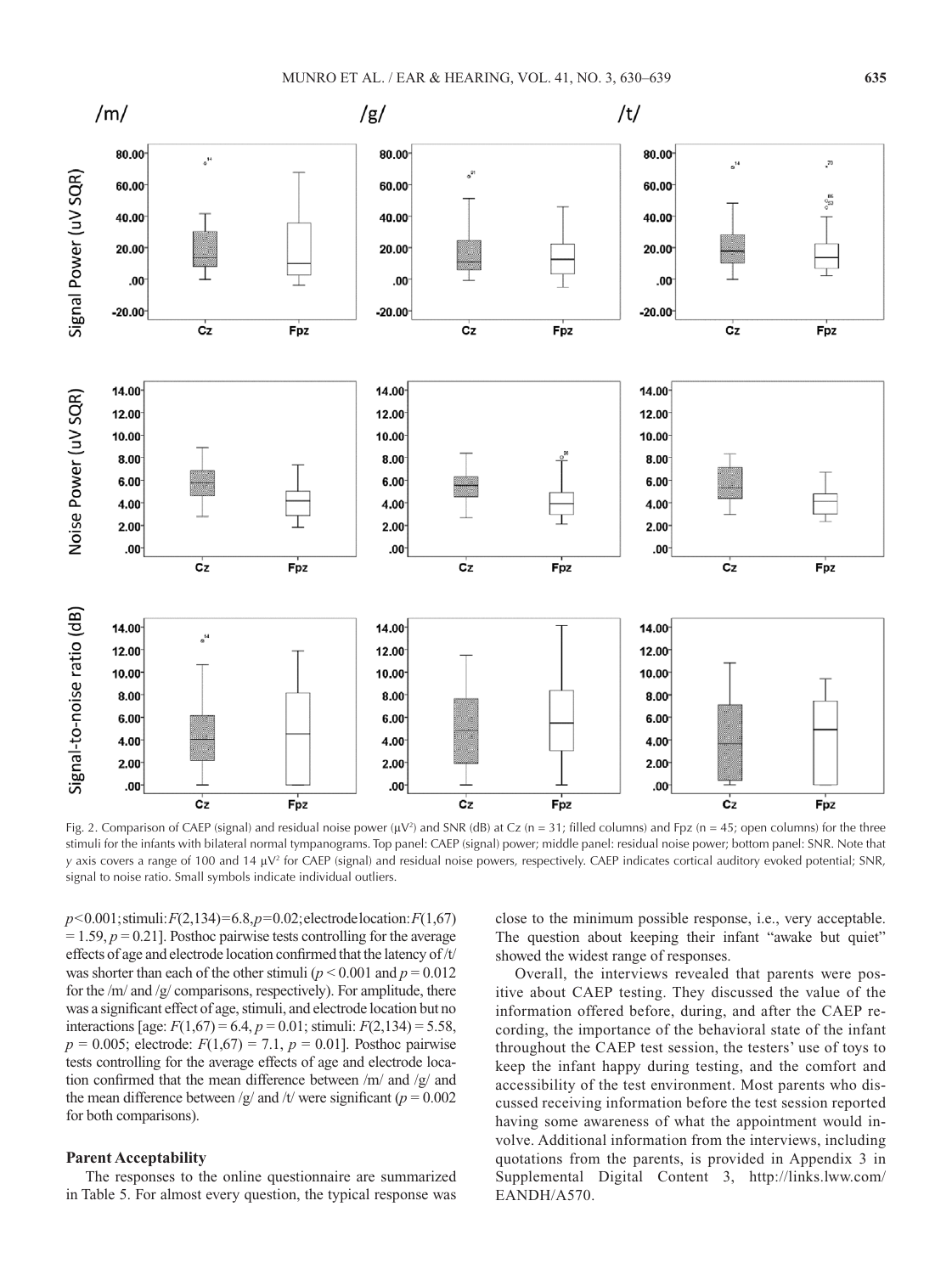|                    |              | Latency (msec) |              |                | Amplitude $(uV)$ |               |  |
|--------------------|--------------|----------------|--------------|----------------|------------------|---------------|--|
|                    | /m/          | /g/            | /t/          | /m/            | /g/              | /t/           |  |
| Cz                 |              |                |              |                |                  |               |  |
| ≤22 mos (n = 14)   | 186±48       | $186 + 23$     | $158 + 32$   | $10.1 \pm 4.2$ | $10.8 \pm 4.2$   | $8.1 \pm 3.3$ |  |
| $>22$ mos (n = 15) | $144 \pm 31$ | $151 \pm 23$   | $137 + 50$   | $6.8 \pm 3.7$  | $9.4 \pm 2.8$    | $7.9 \pm 3.3$ |  |
| Fpz                |              |                |              |                |                  |               |  |
| ≤22 mos (n = 28)   | $204 \pm 39$ | $179 \pm 30$   | $172 \pm 40$ | $7.6 \pm 4.7$  | $8.5 \pm 3.9$    | $7.8 \pm 3.6$ |  |
| $>22$ mos (n = 14) | $153 + 20$   | $157 + 18$     | $146 + 54$   | $5.6 \pm 3.2$  | $6.7 \pm 2.8$    | $5.6 \pm 2.6$ |  |

**TABLE 4. Means and ± 1 SD for P1 latencies and amplitude for the 71 participants with normal tympanograms and interpretable results**

# **DISCUSSION**

The motivation for the study was the desire of hearing professionals and families for clinical procedures that can confirm the detection of speech in infants so that alternative management strategies can be expedited when speech detection is inadequate. We investigated physiological detection of speech sounds using the obligatory CAEPs; specifically, we measured test duration, completion rate, response detection, and parent acceptability.

# **Duration of CAEP Test Session**

The typical test duration for the test paradigm used in the study was 27min, which was within our 30-min target. There was no difference in mean test time between the two electrode locations. Since the research audiologists decided when to use each location, this might have minimized time differences between electrode locations; for example, preparation may have been longer if using Cz in hirsute infants.

The overall test duration compares favorably with current clinical pediatric test procedures. For example, Janssen et al. (2010) reported that the median time taken to record 6 tone-evoked ABRs thresholds in 72 nonsedated infants (median age, 4 months; 62.5% with normal hearing) was 49min. None of the parents interviewed in the present study reported that the test session was too long and, in fact, one parent commented that test session was shorter than expected. Therefore, in terms of test duration, these findings suggest that (for the test paradigm used in the present study) CAEPs are feasible for use in the pediatric audiology clinic.

# **CAEP Completion Rate**

Of the 104 infants recruited to the study, 98 (94%) arrived in a settled and appropriate behavioral state for CAEP testing. Of the 98 infants tested, 91 (93%) remained in an appropriate state for testing and we were able to interpret the data. These values exceed our target of 90%. Behavioral state can be an issue for all test procedures in the pediatric audiology clinic. This finding compares favorably with completion rates of existing pediatric clinical procedures. For example, Day et al. (2000) reported that the median number of VRA-obtained minimum response levels at separate frequencies obtained in a single test session was 2.2 for soundfield presentation (n  $= 22$ ; median age, 32.5 weeks), and 0.9 for insert earphone presentation (n = 19; median age 33 weeks), respectively. This means that multiple test sessions would be required if, for example, the aim was to obtain minimal response levels at four frequencies. Therefore, in terms of completion rate, these findings suggest that (for the test paradigm used in the

present study) CAEPs are feasible for use in the pediatric audiology clinic.

# **CAEP Response Detection**

CAEPs were detected in 100% of infants with normal bilateral tympanograms, but not for every stimulus. Because the behavioral thresholds for the stimuli are around 25 dB SPL in adults with normal hearing (Golding et al. 2009), a presentation level of 65 dB SPL corresponds to a sensation level of approximately 40 dB. Detection rates have been shown to increase with sensation level in infants with normal hearing. Cone and Whitaker (2013) reported 100% detection with a stimulus of 60 dB SPL and 85% with a stimulus of 30 dB SPL. Carter et al. (2010) reported a detection rate of 77% with a stimulus sensation level of 30 dB (ca 55 dB SPL) and 54.5% at a sensation level of 20 dB (ca 45 dB SPL). CAEP detection rates for infants with normal hearing (Carter et al. 2010) are not as high as those reported for adults with normal hearing (Golding et al. 2009), presumably because the SNR is degraded in infants due to higher residual background electrophysiological noise.

In the present study, the detection rates varied from 86 to 100%, depending on the stimulus. This was close to our target of >90% for each stimulus. The lowest detection rate was for /m/, which has most energy at the lower frequencies. This stimulus may have been partly masked by vocalizations and other noise from the infant, which will have been predominantly low frequency. Although background noise simultaneous with the stimulus may have led to rejections, noise occurring in the interval before stimulus presentation is likely to have weakened the response without necessarily causing rejection. The rise time of the /m/ stimulus was 10 msec, and that for the /g/ stimulus of 3 msec. The relative broadening of each stimulus due to this gating was therefore similar for the spectral locus of each stimulus. Rise time is therefore not an obvious candidate for the difference observed.

As with all pediatric evoked response testing, when the reliability of the test findings are in question, the results should be treated with caution until reliable data are obtained under good recording conditions.

Overall, CAEP detection rates were lower in the infants with abnormal tympanograms, especially those with bilateral abnormalities. Presumably, this finding is due to reduced audibility resulting in lower amplitude CAEPs. Again, response detection was poorest for the /m/ stimulus. Munro et al. (2011) used the HEARLab to detect CAEPs in young adults using earplugs to simulate a flat conductive hearing loss of around 30 dB HL. In the baseline condition, detection was at, or close to, 100% for each of the three stimuli. In the earplug condition, CAEP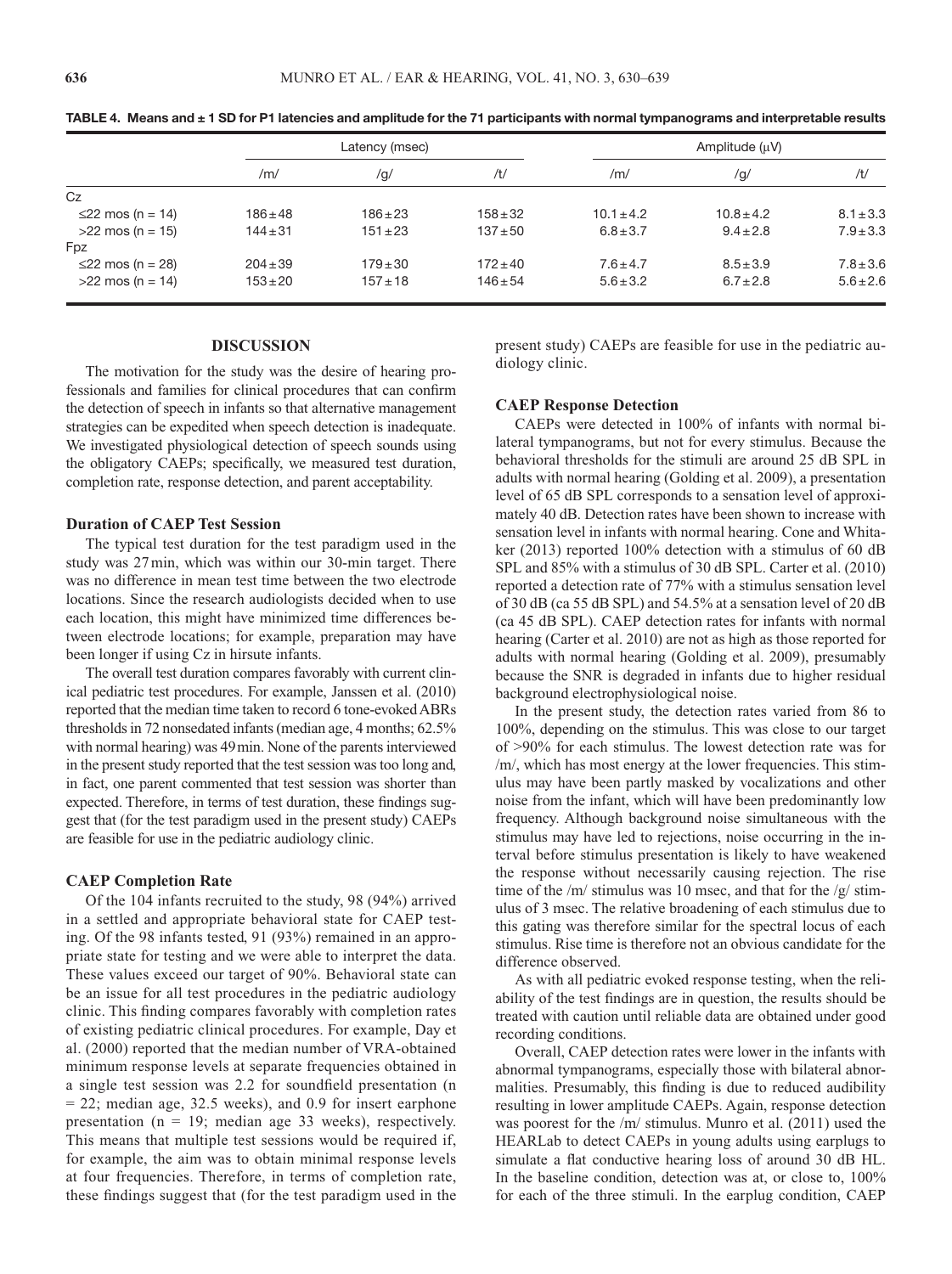

Fig. 3. Comparison of a CAEP response obtained for each of the three stimuli from a younger (bold) and older participant. CAEP indicates cortical auditory evoked potential.

detection reduced, especially at the lowest presentation level (see Table 2 in Munro et al. 2011), consistent with the findings for the infants with abnormal tympanograms in the present study.

The findings from the present study suggest that CAEPs can be reliably detected in infants. However, these data are for infants who passed newborn screening and our primary interest is infants with hearing loss. The clinical utility of CAEPs for determining amplification needs of infants with hearing loss has been reported (Gardner-Berry et al. 2015; Punch et al. 2016; Mehta et al. 2017), but detection rates, and the effects of stimulus type and sensation level, have not yet been examined in detail in a large group of infants in the target age range of 3 to 9 months.

It is important to note, however, that detection of a CAEP does not mean that the sensation level of the amplified stimuli is necessarily optimal for speech and language development (for further information, see Billings et al. 2012). Nor does it mean that audible stimuli can be discriminated. Evoked potential measures that are being used as potential approaches for assessing early infant speech discrimination include the mismatch negativity response and acoustic change complex (see, e.g., Uhler et al. 2018).

# **CAEP SNR at Vertex and Forehead**

Although we originally intended to place the noninverting electrode at Cz for all participants, the research audiologists preferred Fpz for ease of use, especially for infants with a hirsute scalp. There was no significant difference in waveform power between Cz and Fpz (although CAEP peak amplitudes were larger at Cz); however, residual noise power was lower at Fpz and this resulted in a trend for more favorable SNRs at Fpz. The lower residual noise at Fpz is unlikely to be due to systematic differences in physiological noise between the infants in the Cz and Fpz group. However, there may have been difference in nonphysiological noise. For example, it is possible that the electrode at Fpz had a lower impedance (because of less hair and easier-to-abrade skin than Cz) resulting in a more consistent electrode contact over the full test session. Because the bones of the infant skull are thinner and with a space for the anterior fontanelle, this makes it more conductive (Cornelissen et al. 2015). This would suggest, if anything, the power of the CAEP signal would be larger at Cz. For audiologists who are not confident in placing an electrode at Cz, the forehead is a good alternative because skin preparation may be slightly quicker/easier, it avoids the fontanelle, and there is lower residual noise (with no significant difference in SNR between Cz and Fpz).

# **Latency and Amplitude of the Infant P1**

There was a reduction in mean latency and amplitude with age for all stimuli. This finding has been reported many times previously (Wunderlich et al. 2006) and is due to neural maturation. Amplitude is a much more variable measure than latency but is generally larger in infants compared with adults. The peak amplitude of infant P1 can vary from 5 to 15 μV, depending on the stimulus used (Cone & Whitaker 2013). The scalp distribution for N1, the dominant wave in adults, is typically fronto-central, often with a maximum close to Cz (Näätänen & Picton 1987) although Bardy et al. (2015) reported evidence of higher amplitude at Fpz relative to Cz. For this reason, the vertex is usually used as the recording site. It is not clear if the same applies to infants. Sussman et al. (2008) have demonstrated that the scalp distribution for P1, N1, and P2 are all maximal at fronto-central sites in adults, whereas in children, P1 is maximal at frontal sites and P2 is maximal at central sites. In our study, the mean amplitude of P1 was around 2 μV larger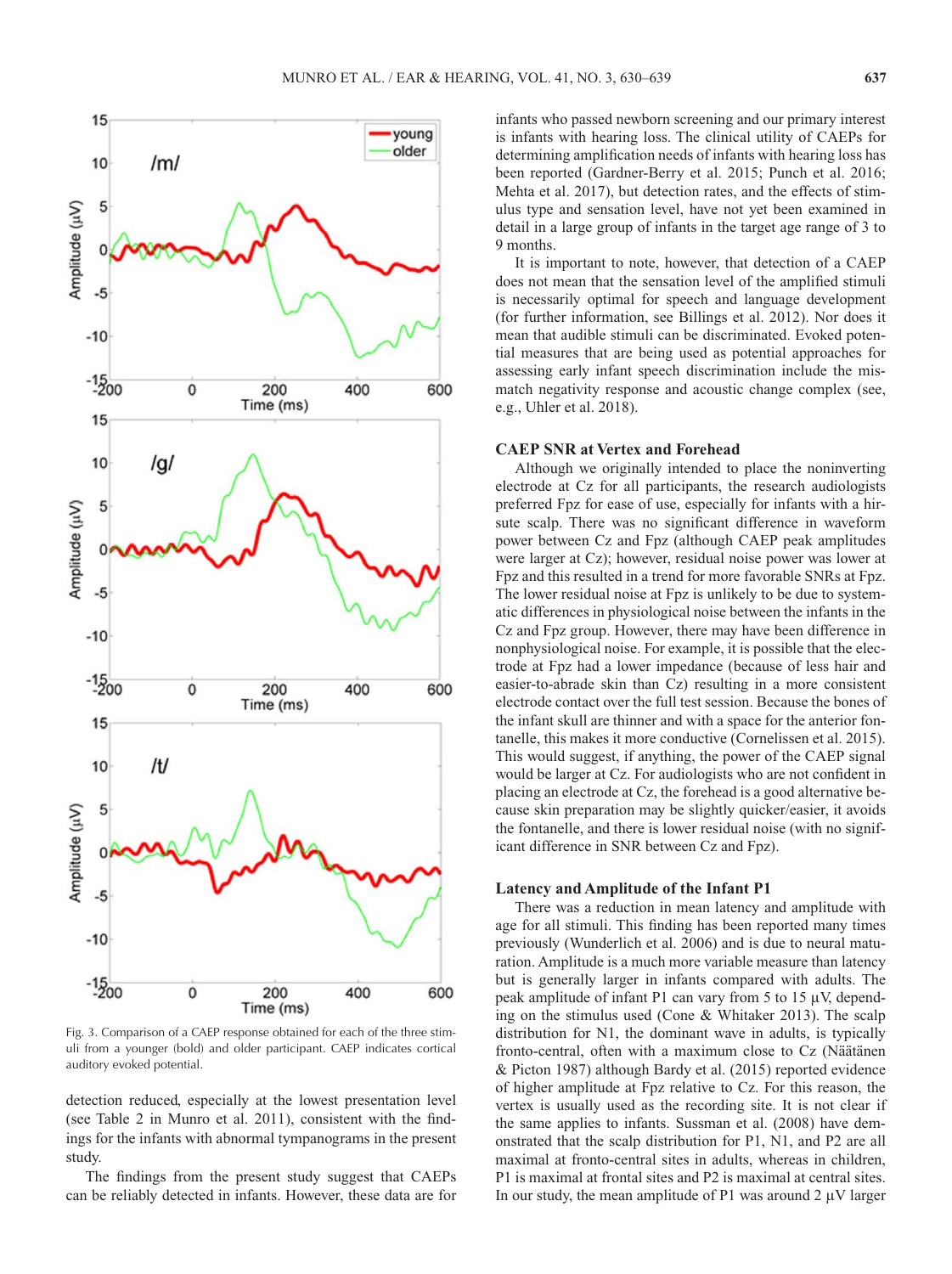|                | Question                                                                                                      | Scale                                                 | Mean (SD)  | Median<br>(Minimum-Maximum) |
|----------------|---------------------------------------------------------------------------------------------------------------|-------------------------------------------------------|------------|-----------------------------|
|                | The information I was given about the hearing test before<br>my baby was tested was                           | $=$ very good<br>$7 = not good at all$                | 1.20(0.45) | $1(1-3)$                    |
| 2              | The test procedure made me feel*                                                                              | $=$ very anxious<br>$7 = not$ anxious at all          | 1.07(0.49) | $1(1-3)$                    |
| 3              | During the hearing test, my baby appeared to be.                                                              | $1 =$ very happy<br>$7 =$ very unhappy                | 1.73(0.99) | $1(1-5)$                    |
| $\overline{4}$ | Compared with other tests and procedures that my baby<br>has experienced, tolerating the hearing test seemed* | 1 = extremely difficult<br>$7 = not$ difficult at all | 1.58(0.88) | $1(1-5)$                    |
| 5              | Keeping my baby awake and quiet during the hearing test<br>was*                                               | 1 = extremely difficult<br>$7 = not$ difficult at all | 2.64(1.65) | $2(1-7)$                    |
| 6              | Seeing the tester attach the recording sensors onto my<br>baby's head made me                                 | $1 = not worried$ at all<br>$7 =$ extremely worried   | 1.49(0.98) | $1(1-5)$                    |
| 7              | The information I was provided about the hearing test<br>results after the test session was                   | $1 = \text{very good}$<br>$7 = not good at all$       | 1.45(0.88) | $1(1-5)$                    |
| 8              | The test environment was                                                                                      | $1 =$ very pleasant<br>$7 =$ very unpleasant          | 1.40(0.69) | $1(1-4)$                    |

**TABLE 5. Mean (SD) and median (minimum to maximum) ratings and scale descriptors for the 8 items in the online questionnaire (n = 55)**

*\*Scoring reversed before analysis for these items.*

at Cz compared with Fpz. Despite no difference in waveform power, a larger amplitude can occur if the P1 is "peaky"; however, this difference in amplitude is small and may not be clinically significant.

CAEP amplitude values at Cz for  $/m/$  and  $/t/$  are similar to those in Purdy et al. (2013) and Golding et al. (2006), but latencies are shorter in the present study. Infants were older in these earlier studies (range 2 to 10, mean 5.3 months in Purdy et al. 2013; range 4 to 7, mean 4.8 months in Golding et al. 2006). Latency differences may reflect peak picking differences due to the automatic algorithm used in the present study versus manual peak detection used by Purdy et al. and Golding et al.

# **Parent Acceptability**

The feedback, both online questionnaire and the subset of interviews from our sample of parents with children who passed newborn hearing screen, was encouraging. There was nothing in the feedback to suggest that infant CAEPs could not be incorporated into the pediatric audiology clinic. However, these were families who had no prior concern about hearing loss and no vested interest in the test procedure or outcome. In qualitative research, the generalizability of results needs to be handled with caution. Our results cannot be translated into acceptability in parents of infants with hearing loss, in routine clinics or in other tests.

## **CONCLUSIONS**

The motivation for the study was the desire of hearing professionals and families for clinical procedures that can confirm detection of speech sounds in infants. We investigated physiological detection of speech sounds using the obligatory CAEPs. It is encouraging that test time, completion rates, and response detection rates met (or were close to) our feasibility targets, and parent acceptability was high. These findings apply to our specific test protocol and for infants who passed the newborn screening. Data are now required from infants who wear hearing aids. CAEPs have the potential to supplement existing practice in 3- to 9-month olds.

# **ACKNOWLEDGMENTS**

Funded by a strategic investment grant from Manchester University Hospitals NHS Foundation Trust. The study was supported by the NIHR Manchester Biomedical Research Centre and the NIHR Manchester Clinical Research Facility. Ruth Nassar and Anne-Marie Dickinson, pediatric research audiologists, recruited the participants and collected the data. Laura McNerlin conducted parent interviews. Michael Maslin contributed to initial data analysis.

K.J.M., S.C.P., K.U., R.B., I.A.B. designed the experiment; A.V. contributed to data collection; K.J.M., S.C.P., A.V., M.A.S., B.V.D., and A.M. analyzed the data; K.J.M., S.C.P., A.V., B.V.D. wrote the article; all authors discussed the results and contributed to revision of the manuscript.

B.V.D. is employed at National Acoustic Laboratories (NAL). The HEARLab is a product developed by NAL, part of a government statutory authority, and the Hearing Cooperative Research Centre (HEARing CRC). At the time of testing, the technology was licensed to Frye Electronics.

Address for correspondence: Kevin J. Munro, Manchester Centre for Audiology and Deafness, University of Manchester, Manchester, M13 9PL, United Kingdom. E-mail: [kevin.munro@manchester.ac.uk](mailto:kevin.munro@manchester.ac.uk)

Received November 12, 2018; accepted July 15, 2019.

# **REFERENCES**

- Agung, K. B., Purdy, S. C., Kitamura, C. (2005). The Ling sound test revisited. *Aust N Z J Audiol*, *27*, 33–41.
- Bardy, F., Van Dun, B., Dillon, H. (2015). Bigger is better: Increasing cortical auditory response amplitude via stimulus spectral complexity. *Ear Hear, 36*, 677–687.
- Billings, C. J., Papesh, M. A., Penman, T. M., et al. (2012). Clinical use of aided cortical auditory evoked potentials as a measure of physiological detection or physiological discrimination. *Int J Otolaryngol, 2012*, 365752.
- Carter, L., Golding, M., Dillon, H., et al. (2010). The detection of infant cortical auditory evoked potentials (CAEPs) using statistical and visual detection techniques. *J Am Acad Audiol, 21*, 347–356.
- Chang, H. W., Dillon, H., Carter, L., et al. (2012). The relationship between cortical auditory evoked potential (CAEP) detection and estimated audibility in infants with sensorineural hearing loss. *Int J Audiol, 51*, 663–670.
- Cone, B., & Whitaker, R. (2013). Dynamics of infant cortical auditory evoked potentials (CAEPs) for tone and speech tokens. *Int J Pediatr Otorhinolaryngol, 77*, 1162–1173.